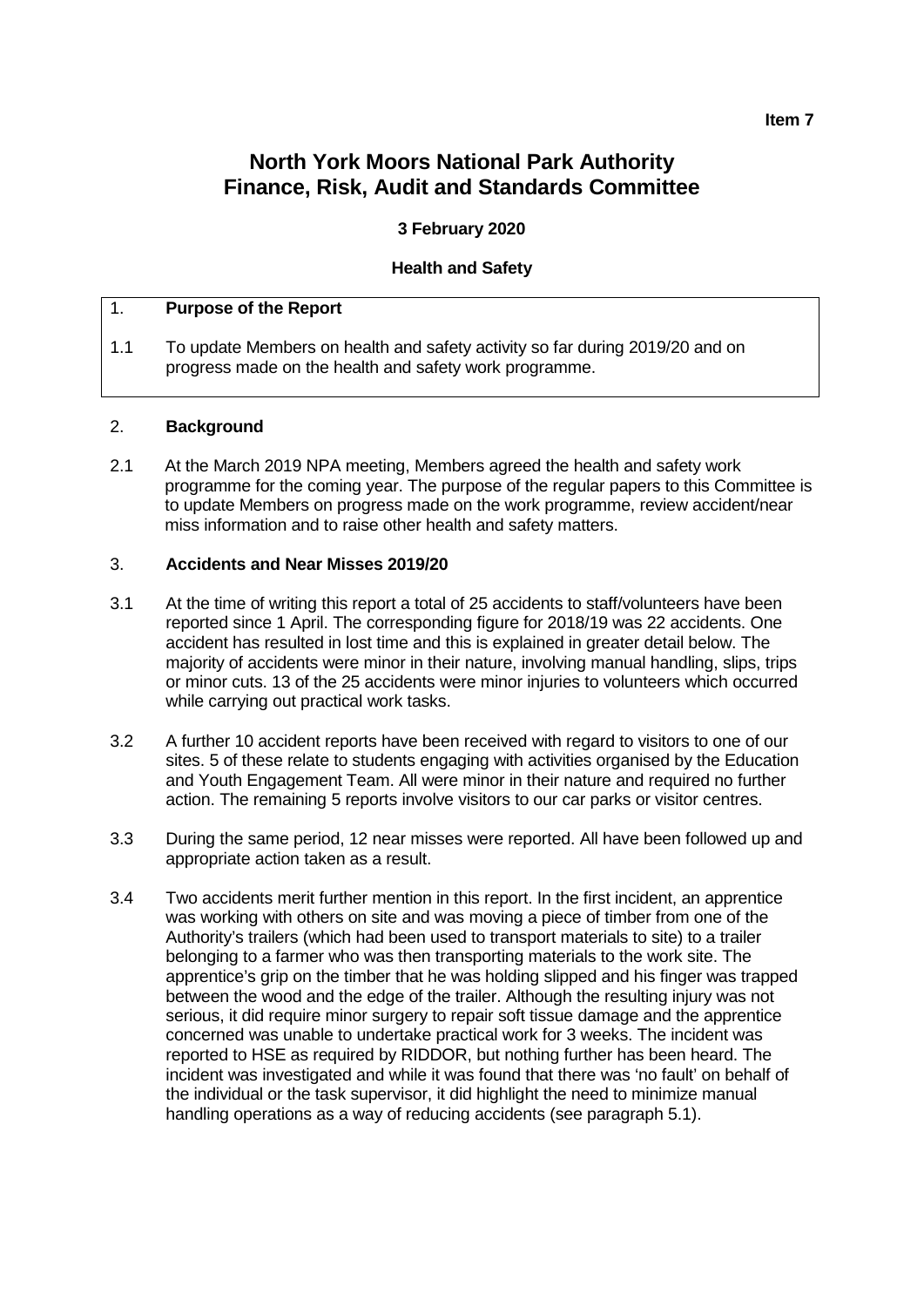- 3.5 In the second incident, an apprentice using a hedge cutter, on a site with a slope, cut their knee. The sloping nature of the site had resulted in the apprentice sticking their leg out to balance and they had caught their knee while completing a cutting sweep.
- 3.6 While the injury was not significant, it did require hospital treatment, but there was no lost work time. The investigation established that the apprentice had been given clear instruction on how to use the equipment, the task had been properly risk assessed and appropriate PPE was being worn.

# 4. **Other Health and Safety Activity**

- 4.1 The incidents mentioned in paragraphs 3.4 and 3.5 highlighted a lack of consistency of approach in investigating the causes and the conclusions that should be drawn from more serious accidents. The result of this has been the development of a simple form which requires line managers to answer a series of questions to ensure that information is gathered in a consistent way and a thorough investigation is undertaken.
- 4.2 As members may be aware, the Authority has had a policy for a number of years to help manage the risk posed by trees on Authority owned land. The Woodland Officer has recently organised a short review of this policy and a session with those responsible for property to remind them of their responsibilities to regularly inspect trees and keep a record of the inspections. While trees in public areas provide a significant enhancement, the small inherent risk is managed by being able to demonstrate an adequate inspection and management regime if there is an incident.
- 4.3 One of the Apprentice Rangers has undertaken a piece of work to improve record keeping for powered equipment that can cause hand-arm vibration issues. The Head of Recreation and Ranger Services is ensuring that all equipment that can meet the maximum daily exposure limit within 8 hours of use is properly tagged to ensure that users take sufficient breaks. All staff who regularly use vibrating machinery undertake occupational health checks to ensure that they are not developing the early signs of hand arm vibration health related conditions.
- 4.4 One of the Authority's mental health first aiders has undertaken additional training, with specific focus on young people, and their contact details have been publicised to the apprentices as an initial point of contact if they feel that they are struggling with their mental health.

# 5. **Progress on the 2019/20 Health and Safety Action Plan**

- 5.1 The focus of work for the Health and Safety Group each year is the Health and Safety Action Plan approved by Members. Please see below for a summary of progress made to date;
	- Developing a consistent approach to driver training with an accompanying policy;

*A trial tracking system was fitted to one of the pool cars to provide data about driver safety with regard to speed, braking and cornering. The system proved to need considerable administrative input to transfer the data to multiple drivers of the same vehicle and Officers took the view that the benefits did not outweigh the costs.* 

*An alternative one to one approach to driver training has been adopted instead with the first training taking place in February and further training booked at regular intervals throughout the year. First priority is being given to those who are allocated Authority vehicles, with the most regular users of pool vehicles being the next priority.*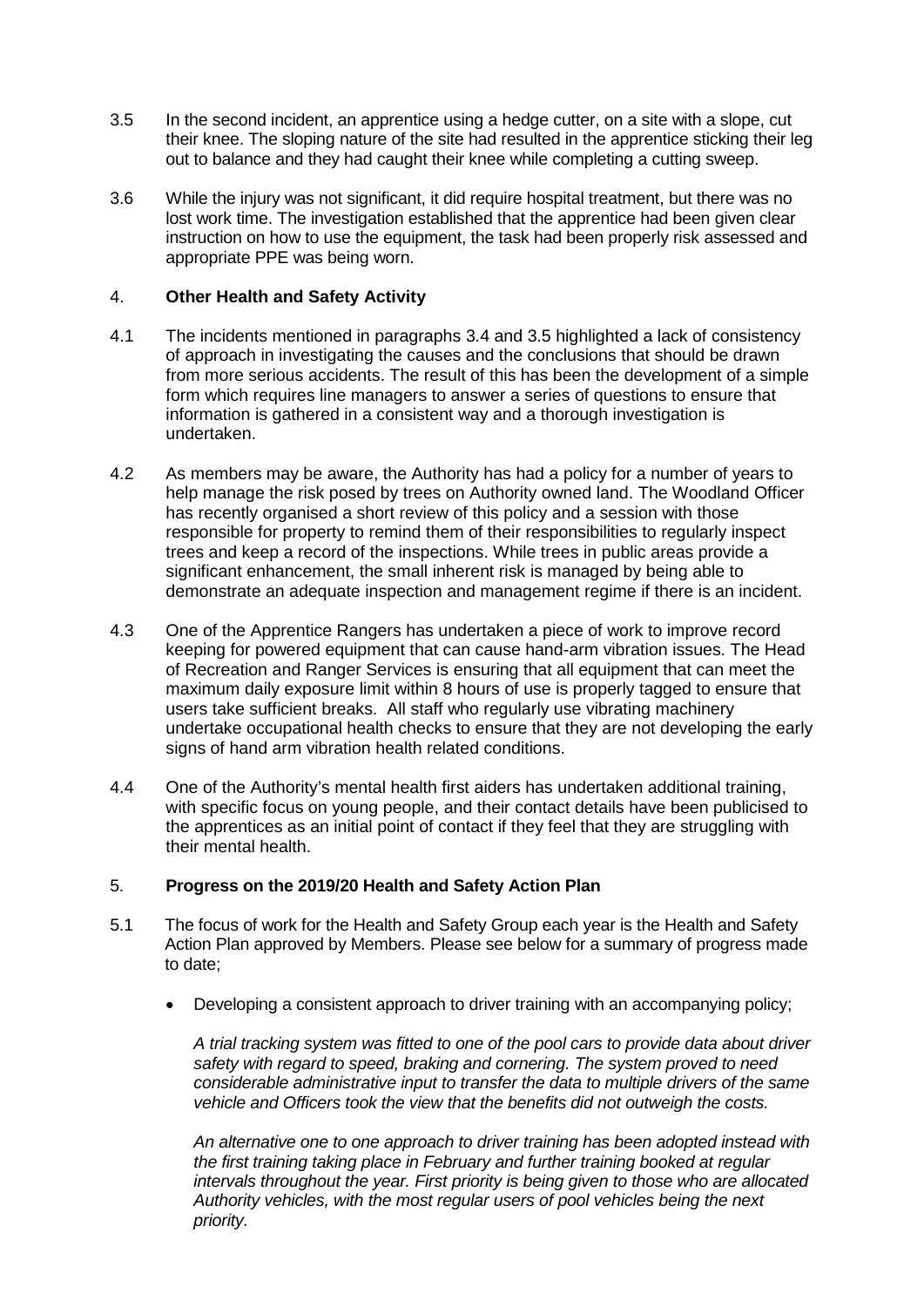• Ensuring that lifting and moving training is more appropriate and effective;

*A large amount of the practical work that staff/volunteers undertake requires some*  form of manual handling of equipment or materials. Traditionally, the approach of *most organisations has been to train its staff in how to lift properly and safely. While this continues to be important, the Ranger team are due to take part in training in how to consider ways of avoiding significant manual handling tasks, such as moving bridge beams to site etc. This will be delivered by colleagues from NYCC's Health and Safety team in February;* 

• Developing a formal register of relevant health and safety legislation and stating (briefly) how the Authority is complying with it;

*Information has been gathered for this piece of work and Officers anticipate a draft being ready for members to consider at NPA in March.*

• Organising appropriate health and safety refresher training for members;

*This is included in the Members' training programme for 2019/20. Unfortunately, the session due for October was postponed, but will be rearranged for the spring of 2020 together with a specific briefing on their health and safety responsibilities for the Authority Chair and Chair of FRASC.*

• Consider updating the format used for risk assessments to make them more effective and more easily usable;

*The risk assessment format that the Authority uses has been changed to reflect current best practice. As part of this change process, staff who are involved in producing and updating risk assessments have taken part in training to go through the revised format which applies to both generic and site specific risk assessments;*

• Continue to focus on developing health and safety training for those who lead volunteers.

*Staff in the Volunteering Team continue to undertake supportive spot checking of task day leaders (staff and volunteers) and walk leaders to ensure that safety briefings are undertaken to the required standard. Newly trained task day leaders are spot checked as a priority. Task day leader training and refreshers continue to emphasise the health and safety aspects of the role. The CEO and Head of Corporate Services have carried out an in depth spot check of the operation of risk assessments for Task Day Leader (TDL) tasks (mainly, but not all, volunteers). All 15 tasks were documented but one repeat user of the system was not supplying sufficient task specific information. This has been chased up and the role of the Volunteering Service in being responsible for ensuring that all documentation is in place has been strengthened.* 

### 6. **Initial Thoughts for 2020/21 Action Plan**

- 6.1 The draft action plan will be brought to March NPA for members' approval. Officers' initial thoughts are that the action plan will include;
	- Assess Corporate Health and Safety Performance using the LGA matrix and take actions as appropriate (next assessment Oct 2020).
	- Assess the effectiveness of volunteer TDL training by; a) organising regular meetings of TDLs with health & safety as an agenda item; b) regular spot checking of activities which are led by TDLs; c) develop (by 31 May) and implement a timetable for the above 2 activities.